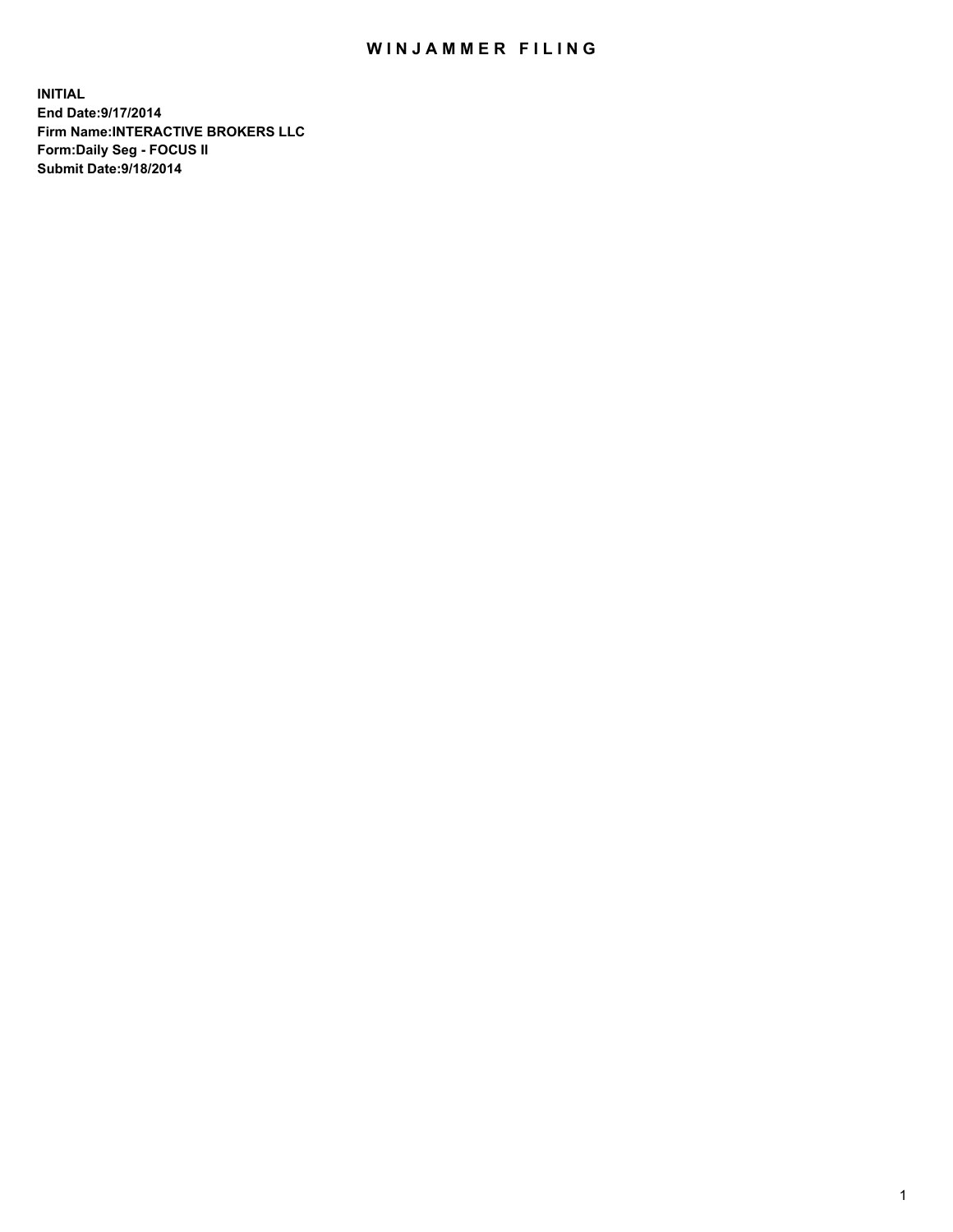## **INITIAL End Date:9/17/2014 Firm Name:INTERACTIVE BROKERS LLC Form:Daily Seg - FOCUS II Submit Date:9/18/2014 Daily Segregation - Cover Page**

| Name of Company<br><b>Contact Name</b><br><b>Contact Phone Number</b><br><b>Contact Email Address</b>    | <b>INTERACTIVE BROKERS LLC</b><br><b>Michael Ellman</b><br>203-422-8926<br>mellman@interactivebrokers.co<br>$m$ |
|----------------------------------------------------------------------------------------------------------|-----------------------------------------------------------------------------------------------------------------|
| FCM's Customer Segregated Funds Residual Interest Target (choose one):<br>a. Minimum dollar amount: ; or | $\overline{\mathbf{0}}$                                                                                         |
| b. Minimum percentage of customer segregated funds required:% ; or                                       | 0                                                                                                               |
| c. Dollar amount range between: and; or                                                                  | 155,000,000 245,000,000                                                                                         |
| d. Percentage range of customer segregated funds required between:% and%.                                | 0 <sub>0</sub>                                                                                                  |
| FCM's Customer Secured Amount Funds Residual Interest Target (choose one):                               |                                                                                                                 |
| a. Minimum dollar amount: ; or                                                                           | $\overline{\mathbf{0}}$                                                                                         |
| b. Minimum percentage of customer secured funds required:% ; or                                          | 0                                                                                                               |
| c. Dollar amount range between: and; or                                                                  | 80,000,000 120,000,000                                                                                          |
| d. Percentage range of customer secured funds required between:% and%.                                   | 0 <sub>0</sub>                                                                                                  |
| FCM's Cleared Swaps Customer Collateral Residual Interest Target (choose one):                           |                                                                                                                 |
| a. Minimum dollar amount: ; or                                                                           | $\overline{\mathbf{0}}$                                                                                         |
| b. Minimum percentage of cleared swaps customer collateral required:% ; or                               | $\overline{\mathbf{0}}$                                                                                         |
| c. Dollar amount range between: and; or                                                                  | 0 <sub>0</sub>                                                                                                  |
| d. Percentage range of cleared swaps customer collateral required between:% and%.                        | 0 <sub>0</sub>                                                                                                  |
| Current ANC:on                                                                                           | 2,308,023,457 17-SEP-2014                                                                                       |
| <b>Broker Dealer Minimum</b>                                                                             | 372,265,713                                                                                                     |
| Debit/Deficit - CustomersCurrent AmountGross Amount                                                      |                                                                                                                 |
| Domestic Debit/Deficit                                                                                   | 3,188,897                                                                                                       |
| Foreign Debit/Deficit                                                                                    | 1,774,0840                                                                                                      |
| Debit/Deficit - Non CustomersCurrent AmountGross Amount                                                  |                                                                                                                 |
| Domestic Debit/Deficit                                                                                   | 0 <sub>0</sub>                                                                                                  |
| Foreign Debit/Deficit<br>Proprietary Profit/Loss                                                         | 0 <sub>0</sub>                                                                                                  |
| Domestic Profit/Loss                                                                                     |                                                                                                                 |
| Foreign Profit/Loss                                                                                      | $\overline{\mathbf{0}}$<br>$\underline{\mathbf{0}}$                                                             |
| Proprietary Open Trade Equity                                                                            |                                                                                                                 |
| Domestic OTE                                                                                             | <u>0</u>                                                                                                        |
| Foreign OTE                                                                                              | <u>0</u>                                                                                                        |
| <b>SPAN</b>                                                                                              |                                                                                                                 |
| <b>Customer SPAN Calculation</b>                                                                         | 1,201,551,755                                                                                                   |
| Non-Customer SPAN Calcualation                                                                           | 15,400,500                                                                                                      |
| Proprietary Capital Charges                                                                              | <u>0</u>                                                                                                        |
| Minimum Dollar Amount Requirement                                                                        | 20,000,000 [7465]                                                                                               |
| Other NFA Dollar Amount Requirement                                                                      | 21,616,009 [7475]                                                                                               |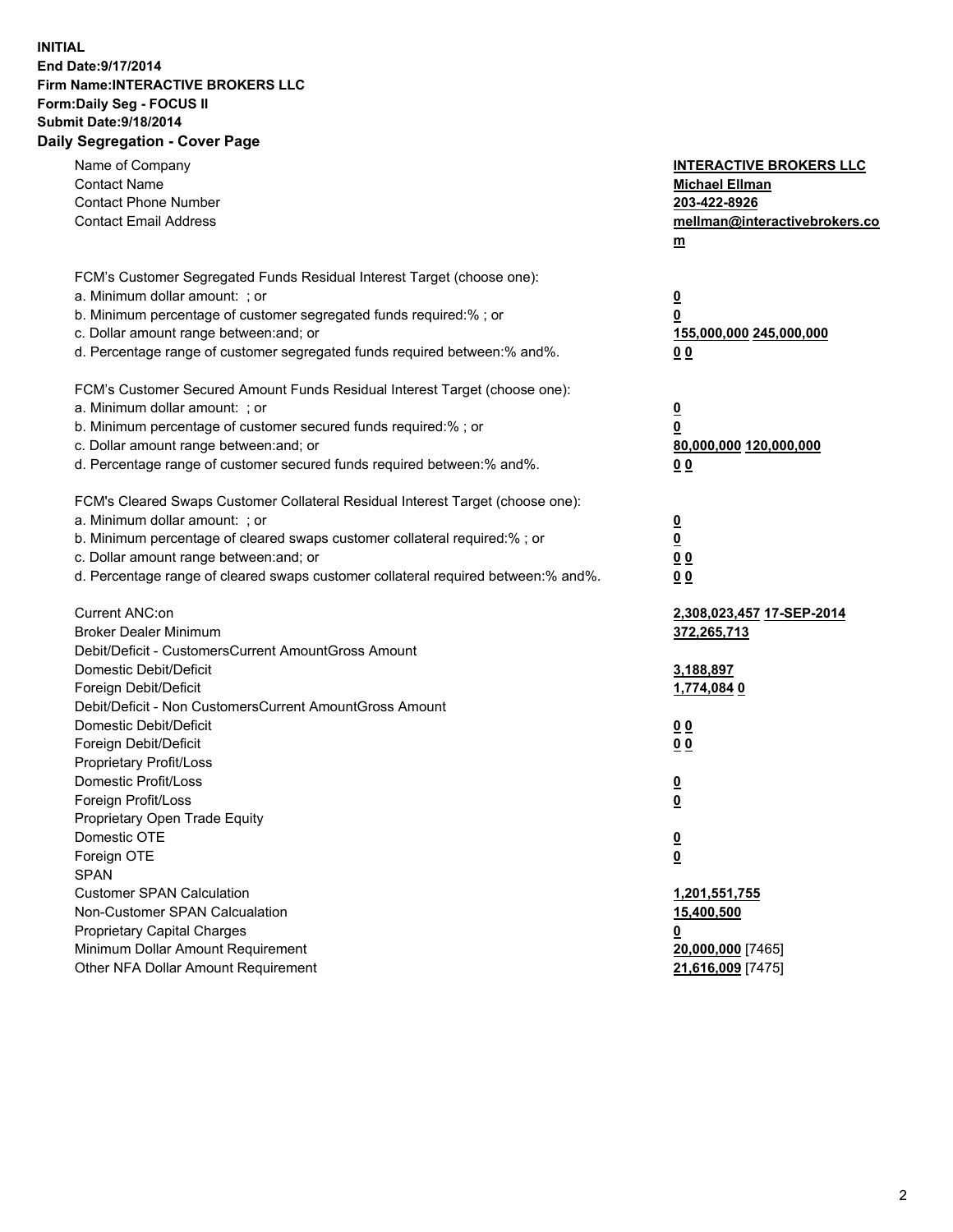## **INITIAL End Date:9/17/2014 Firm Name:INTERACTIVE BROKERS LLC Form:Daily Seg - FOCUS II Submit Date:9/18/2014 Daily Segregation - Secured Amounts**

|     | Daily Ocglegation - Occarea Anioants                                                        |                                                |
|-----|---------------------------------------------------------------------------------------------|------------------------------------------------|
|     | Foreign Futures and Foreign Options Secured Amounts                                         |                                                |
|     | Amount required to be set aside pursuant to law, rule or regulation of a foreign            | $0$ [7305]                                     |
|     | government or a rule of a self-regulatory organization authorized thereunder                |                                                |
| 1.  | Net ledger balance - Foreign Futures and Foreign Option Trading - All Customers             |                                                |
|     | A. Cash                                                                                     | 297,517,551 [7315]                             |
|     | B. Securities (at market)                                                                   | $0$ [7317]                                     |
| 2.  | Net unrealized profit (loss) in open futures contracts traded on a foreign board of trade   | 835,874 [7325]                                 |
| 3.  | Exchange traded options                                                                     |                                                |
|     | a. Market value of open option contracts purchased on a foreign board of trade              | 139,523 [7335]                                 |
|     | b. Market value of open contracts granted (sold) on a foreign board of trade                | -517,336 [7337]                                |
| 4.  | Net equity (deficit) (add lines 1. 2. and 3.)                                               | 297,975,612 [7345]                             |
| 5.  | Account liquidating to a deficit and account with a debit balances - gross amount           | 1,774,084 [7351]                               |
|     | Less: amount offset by customer owned securities                                            | 0 [7352] 1,774,084 [7354]                      |
| 6.  | Amount required to be set aside as the secured amount - Net Liquidating Equity              | 299,749,696 [7355]                             |
|     | Method (add lines 4 and 5)                                                                  |                                                |
| 7.  | Greater of amount required to be set aside pursuant to foreign jurisdiction (above) or line | 299,749,696 [7360]                             |
|     | 6.                                                                                          |                                                |
|     | FUNDS DEPOSITED IN SEPARATE REGULATION 30.7 ACCOUNTS                                        |                                                |
| 1.  | Cash in banks                                                                               |                                                |
|     | A. Banks located in the United States                                                       | 329,043,092 [7500]                             |
|     | B. Other banks qualified under Regulation 30.7                                              | 0 [7520] 329,043,092 [7530]                    |
| 2.  | <b>Securities</b>                                                                           |                                                |
|     | A. In safekeeping with banks located in the United States                                   | $0$ [7540]                                     |
|     | B. In safekeeping with other banks qualified under Regulation 30.7                          | 0 [7560] 0 [7570]                              |
| 3.  | Equities with registered futures commission merchants                                       |                                                |
|     | A. Cash                                                                                     | $0$ [7580]                                     |
|     | <b>B.</b> Securities                                                                        | $0$ [7590]                                     |
|     | C. Unrealized gain (loss) on open futures contracts                                         | $0$ [7600]                                     |
|     | D. Value of long option contracts                                                           | $0$ [7610]                                     |
|     | E. Value of short option contracts                                                          | 0 [7615] 0 [7620]                              |
| 4.  | Amounts held by clearing organizations of foreign boards of trade                           |                                                |
|     | A. Cash                                                                                     | $0$ [7640]                                     |
|     | <b>B.</b> Securities                                                                        | $0$ [7650]                                     |
|     | C. Amount due to (from) clearing organization - daily variation                             | $0$ [7660]                                     |
|     | D. Value of long option contracts                                                           | $0$ [7670]                                     |
|     | E. Value of short option contracts                                                          | 0 [7675] 0 [7680]                              |
| 5.  | Amounts held by members of foreign boards of trade                                          |                                                |
|     | A. Cash                                                                                     | 75,946,249 [7700]                              |
|     | <b>B.</b> Securities                                                                        | $0$ [7710]                                     |
|     | C. Unrealized gain (loss) on open futures contracts                                         | 1,684,583 [7720]                               |
|     | D. Value of long option contracts                                                           | 139,522 [7730]                                 |
|     | E. Value of short option contracts                                                          | <mark>-517,326</mark> [7735] 77,253,028 [7740] |
| 6.  | Amounts with other depositories designated by a foreign board of trade                      | 0 [7760]                                       |
| 7.  | Segregated funds on hand                                                                    | $0$ [7765]                                     |
| 8.  | Total funds in separate section 30.7 accounts                                               | 406,296,120 [7770]                             |
| 9.  | Excess (deficiency) Set Aside for Secured Amount (subtract line 7 Secured Statement         | 106,546,424 [7380]                             |
|     | Page 1 from Line 8)                                                                         |                                                |
| 10. | Management Target Amount for Excess funds in separate section 30.7 accounts                 | 80,000,000 [7780]                              |
| 11. | Excess (deficiency) funds in separate 30.7 accounts over (under) Management Target          | 26,546,424 [7785]                              |
|     |                                                                                             |                                                |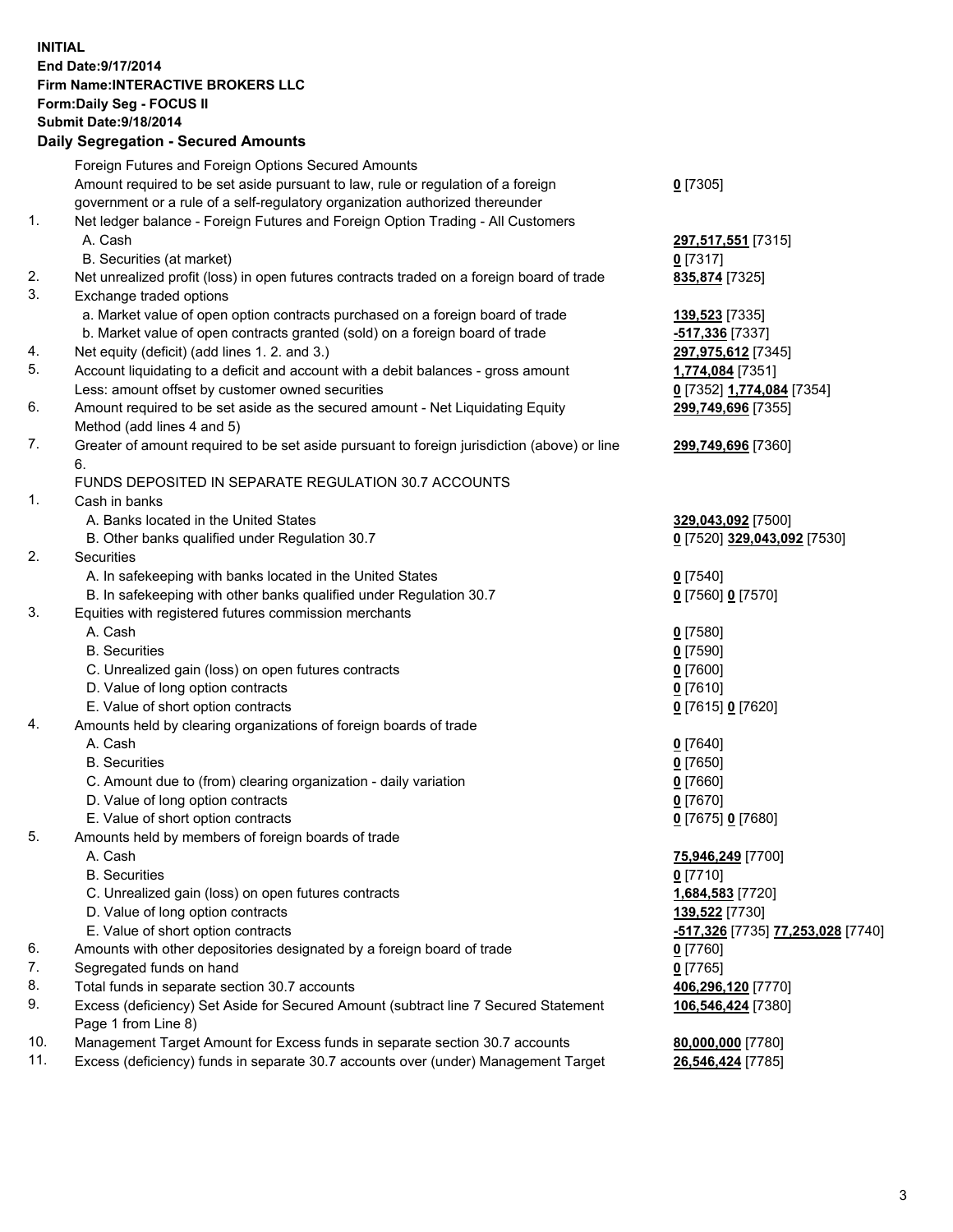**INITIAL End Date:9/17/2014 Firm Name:INTERACTIVE BROKERS LLC Form:Daily Seg - FOCUS II Submit Date:9/18/2014 Daily Segregation - Segregation Statement** SEGREGATION REQUIREMENTS(Section 4d(2) of the CEAct) 1. Net ledger balance A. Cash **2,444,182,728** [7010] B. Securities (at market) **0** [7020] 2. Net unrealized profit (loss) in open futures contracts traded on a contract market **-50,540,472** [7030] 3. Exchange traded options A. Add market value of open option contracts purchased on a contract market **112,878,556** [7032] B. Deduct market value of open option contracts granted (sold) on a contract market **-177,775,251** [7033] 4. Net equity (deficit) (add lines 1, 2 and 3) **2,328,745,561** [7040] 5. Accounts liquidating to a deficit and accounts with debit balances - gross amount **3,188,897** [7045] Less: amount offset by customer securities **0** [7047] **3,188,897** [7050] 6. Amount required to be segregated (add lines 4 and 5) **2,331,934,458** [7060] FUNDS IN SEGREGATED ACCOUNTS 7. Deposited in segregated funds bank accounts A. Cash **478,780,322** [7070] B. Securities representing investments of customers' funds (at market) **1,006,837,828** [7080] C. Securities held for particular customers or option customers in lieu of cash (at market) **0** [7090] 8. Margins on deposit with derivatives clearing organizations of contract markets A. Cash **12,627,235** [7100] B. Securities representing investments of customers' funds (at market) **113,514,344** [7110] C. Securities held for particular customers or option customers in lieu of cash (at market) **0** [7120] 9. Net settlement from (to) derivatives clearing organizations of contract markets **1,740,009** [7130] 10. Exchange traded options A. Value of open long option contracts **1,414,377** [7132] B. Value of open short option contracts **-3,177,808** [7133] 11. Net equities with other FCMs A. Net liquidating equity **-42,515,259** [7140] B. Securities representing investments of customers' funds (at market) **959,936,465** [7160] C. Securities held for particular customers or option customers in lieu of cash (at market) **0** [7170] 12. Segregated funds on hand **0** [7150] 13. Total amount in segregation (add lines 7 through 12) **2,529,157,513** [7180] 14. Excess (deficiency) funds in segregation (subtract line 6 from line 13) **197,223,055** [7190] 15. Management Target Amount for Excess funds in segregation **155,000,000** [7194]

16. Excess (deficiency) funds in segregation over (under) Management Target Amount Excess

**42,223,055** [7198]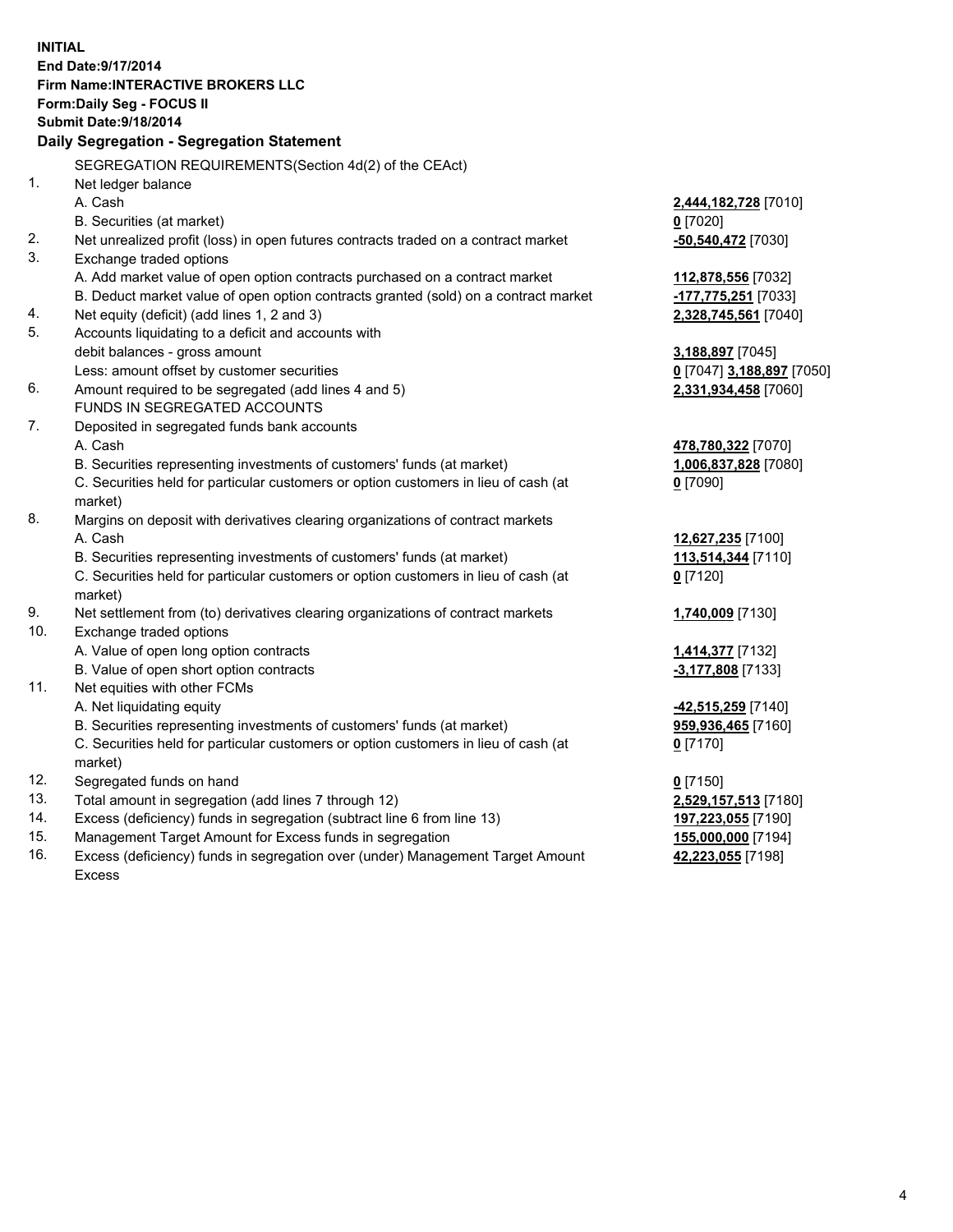## **INITIAL End Date:9/17/2014 Firm Name:INTERACTIVE BROKERS LLC Form:Daily Seg - FOCUS II Submit Date:9/18/2014 Daily Segregation - Supplemental**

| $\blacksquare$           | Total gross margin deficiencies - Segregated Funds Origin                              | 545,837 [9100] |
|--------------------------|----------------------------------------------------------------------------------------|----------------|
| $\sim$                   | Total gross margin deficiencies - Secured Funds Origin                                 | 10,751 [9101]  |
| $\blacksquare$           | Total gross margin deficiencies - Cleared Swaps Customer Collateral Funds Origin       | $0$ [9102]     |
| $\blacksquare$           | Total gross margin deficiencies - Noncustomer and Proprietary Accounts Origin          | $0$ [9103]     |
| $\blacksquare$           | Total number of accounts contributing to total gross margin deficiencies - Segregated  | 12 [9104]      |
|                          | Funds Origin                                                                           |                |
| $\blacksquare$           | Total number of accounts contributing to total gross margin deficiencies - Secured     | 1 [9105]       |
|                          | <b>Funds Origin</b>                                                                    |                |
| $\blacksquare$           | Total number of accounts contributing to the total gross margin deficiencies - Cleared | $0$ [9106]     |
|                          | Swaps Customer Collateral Funds Origin                                                 |                |
| $\overline{\phantom{a}}$ | Total number of accounts contributing to the total gross margin deficiencies -         | $0$ [9107]     |
|                          | Noncustomer and Proprietary Accounts Origin                                            |                |
| $\overline{\phantom{a}}$ | Upload a copy of the firm's daily margin report the FCM uses to issue margin calls     |                |
|                          | which corresponds with the reporting date.                                             |                |

09.17.2014 Commodity Margin Deficiency Report.xls